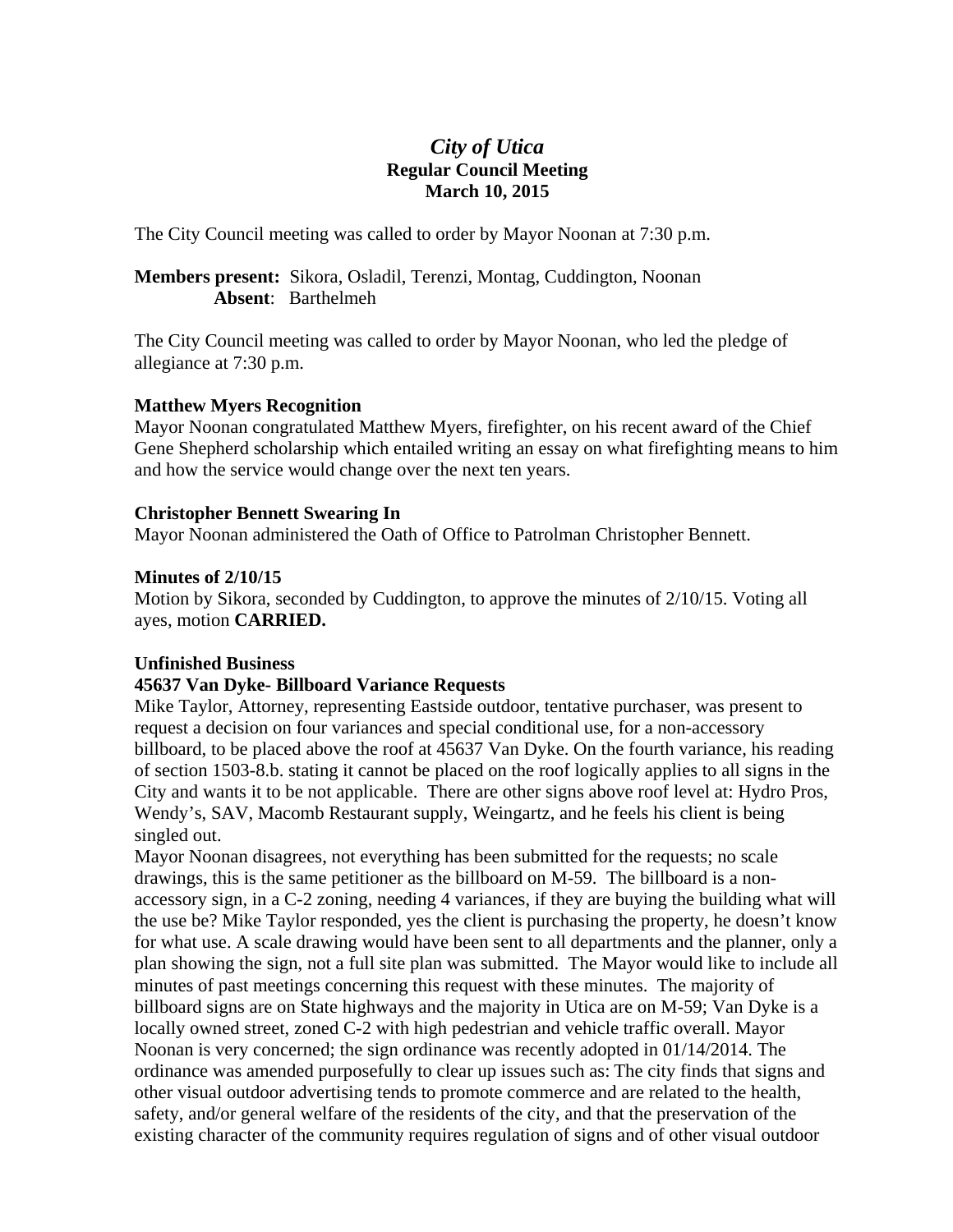**Regular Council Meeting March 10, 2015**  Page 2 of 6

advertising. The city finds that failure to regulate the size, location, and construction of signs and other outdoor advertising may have an adverse effect upon the promotion of business and commerce in the city, may lead to poor identification of businesses, may have an adverse effect upon the existing aesthetic character of the city, and may cause deterioration of business and residential areas of the community. Mayor Noonan stated one issue is the fact that this billboard is on Van Dyke; the others are along M-59. This one is unsightly and horrible in her opinion. The City amended the ordinance for clarity, not to unfairly site his client on the first three variances and believes the forth variance is viable also. Therefore, the purpose of this section and the subsections there under is to permit such signs and visual outdoor advertising as will not, by reason of their size, location, or manner of display, endanger public health and/or safety; confuse or mislead traffic; or obstruct vision necessary for traffic and pedestrian safety; and further, to regulate signs and other visual outdoor advertising in such a way as to prevent the placement of signs, and such other visual outdoor advertising in a manner that will conceal or obscure other signs and other visual outdoor advertising on adjacent businesses; to keep the number of signs and sign messages at a minimum level reasonably necessary to identify a business and its products; to keep signs within a reasonable scale with respect to the buildings to which they relate; and further, to prevent off premise signs from conflicting with business, residential and public land uses, and to prohibit signs and other visual outdoor advertising which will have an adverse effect upon the existing aesthetic character of not only the zoning district in which they are located, but also upon the overall existing aesthetic character of the City. Complaints on traffic interference are important issues, as the ordinance was amended for signs constructed before 01/14/2014, they should not be considered, only if it is a hardship and other reasons. Ken Sikora, Councilmember asked if they purchase the building is it conditional on the billboard sign? Mike Taylor stated they intend to close whether or not they receive the sign variance approvals. The business itself has a non-conforming roof sign and a wall sign, the billboard sign has nothing to do with the business it is a separate income, lease of advertising. Bill Osladil, Councilmember stated the maximum allowed is 250 sq.ft. they are requesting 650 sq.ft., 2 and a half times bigger and 50ft in height is allowed, want 60ft. No federal or state law allows this to his knowledge. Contends there is danger to the fire department, the public, buildings and employees, too many egress points, adjacent property is at risk, zero setback and not a full parapet dividing business. Also he is concerned with the lighting 60 ft. high. The size is not harmonious with the Van dyke corridor and adjacent communities, from 25 mile road to Messmore Street there are zero billboards. It is not harmonious with the residential homes and Historic District in close proximity, just feet away. Does it comply with BOCA Codes; and the photo is not to scale, distorted. Mayor Noonan added building and fire codes are applicable.

Randy Plante, Asst. Fire Chief, stated this is a unique proposal. He found the site plan inaccurate and incomplete when doing an on-site visit. It is a hazard to the fire department as it would obstruct the ladder truck and a stream of water creating hazards. Energized exposure would be over firefighters. Any emergency over the buildings, the billboard would impede ground ladder use. The potential for rescue is unknown, it could be 30-70 people or zero. There is concern for collapse; no others in the City are above buildings. There are utility lines, entrances to buildings, 4 doors and many windows within inches of the billboard base. The Fire inspectors concur.

Dave Faber, Chief of Police, stated Van Dyke is not a highway but a five lane City street with numerous ingress/egress points, close to a school crossing and major park, with high pedestrian and vehicular traffic. The latter is the target audience.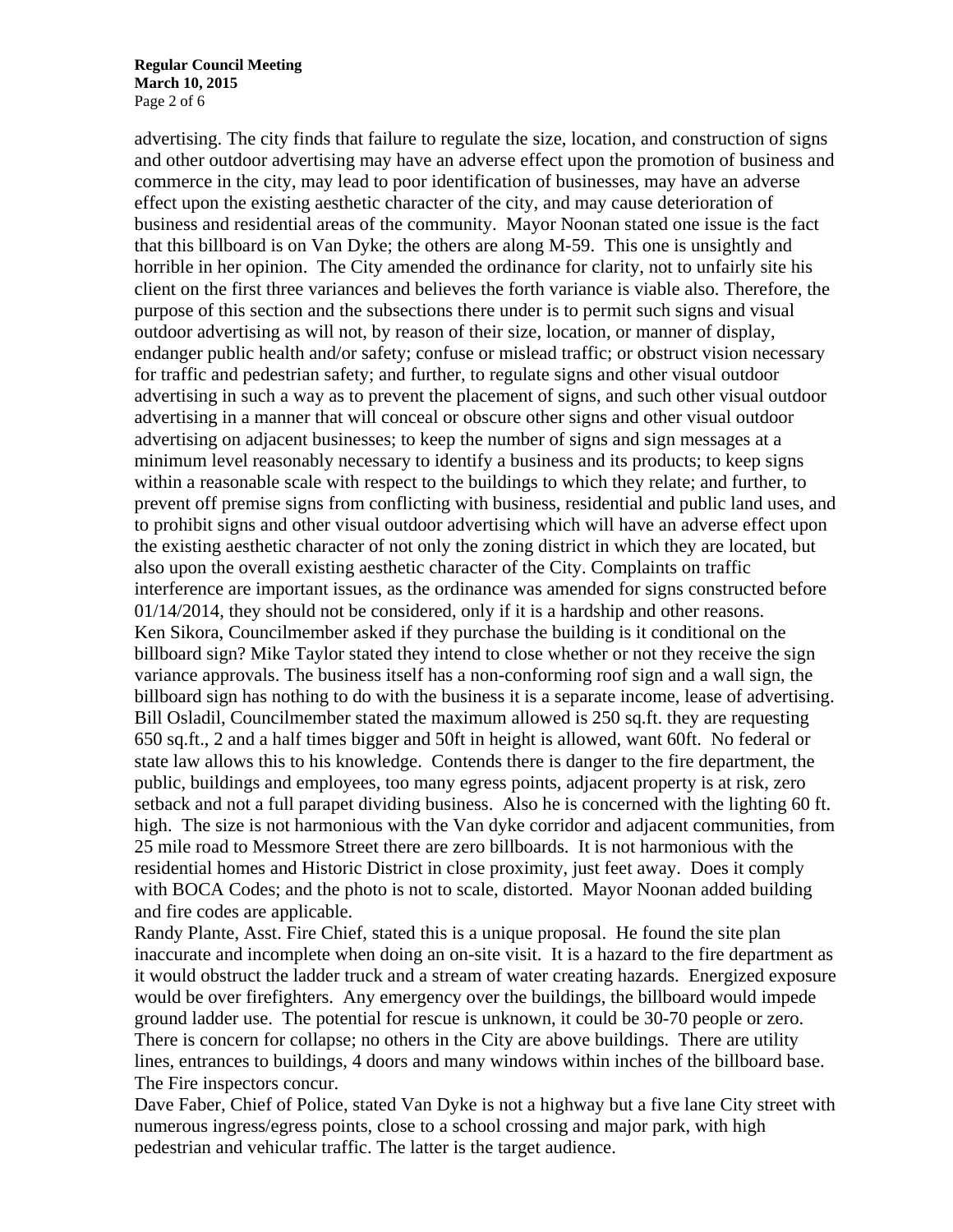**Regular Council Meeting March 10, 2015**  Page 3 of 6

Bill Lang, Superintendent, felt the site plan unclear.

Beth Ricketts, City Clerk, summarized that there were no positive comments received at any meetings and many concerns for health, safety and welfare of the community. Steve Cassin, the City Planner, recommends denial based on no practical difficulty being shown and: 1. Whether strict compliance with area, setbacks, frontage, height, bulk or density would unreasonably prevent the owner from using the property for a permitted purpose. *The property owner is already using the property in the manner consistent with the zoning ordinance. The use would continue without the variances.* 2. Whether a variance would do substantial justice to the applicant, as well as other property owners in the district. *The obsessive size, height and close proximity to the adjacent residential neighborhood would detrimentally impact the adjacent homes.* 3. Whether the plight of the owner is due to the unique circumstances of the property and whether the problem is self created. *In my opinion there is nothing unique to the property, and the variance request is self-created based upon the property owner's desire to increase financial gain by overbuilding the site.* 

Mike Taylor stated a proper site plan was submitted. A scale of not less than 1" equals 50" if the subject property is less than three acres; there is no landscaping, fencing, vegetation. There are 3 billboards that do not comply with city ordinances. The sign on Van Dyke, south of M-59 is close to an apartment complex. He restated his is not asking for anything different than what the City allowed itself, his client is asking for the same treatment.

Ken Sikora stated the smaller drawing misrepresents the magnitude of the sign .Mayor Noonan stated reduced email drawings are not to scale.

Motion by Sikora, seconded by Terenzi, to deny the 4 variance requests for a billboard sign above the roof at 45637 Van Dyke. Voting by roll, all ayes, motion **CARRIED.** 

## **Administration Resolution**

Motion by Noonan, seconded by Montag, to approve the amendments to the Administration Resolution. Voting all ayes, motion **CARRIED.** 

## **Consent Business**

None.

## **Correspondence**

Motion by Sikora, seconded by Montag, to receive and file the correspondence from: the Family of Dan Meli and Wigs for Kids, thank you's. Voting all ayes, motion **CARRIED**.

# **New Business Department Reports Mayor Noonan Ballpark Update**

Mayor Noonan informed all that the Ballpark is scheduled to submit construction plans in April and start in May. We have received a DEQ grant to remove the "dirty" dirt for at least \$500,000.

# **MML Request- State Sales Tax**

Mayor Noonan received a resolution in support of Proposal 1 for Safer Roads for possible adoption next month. Also there is more information available to Council and the public on the MML website concerning this proposal.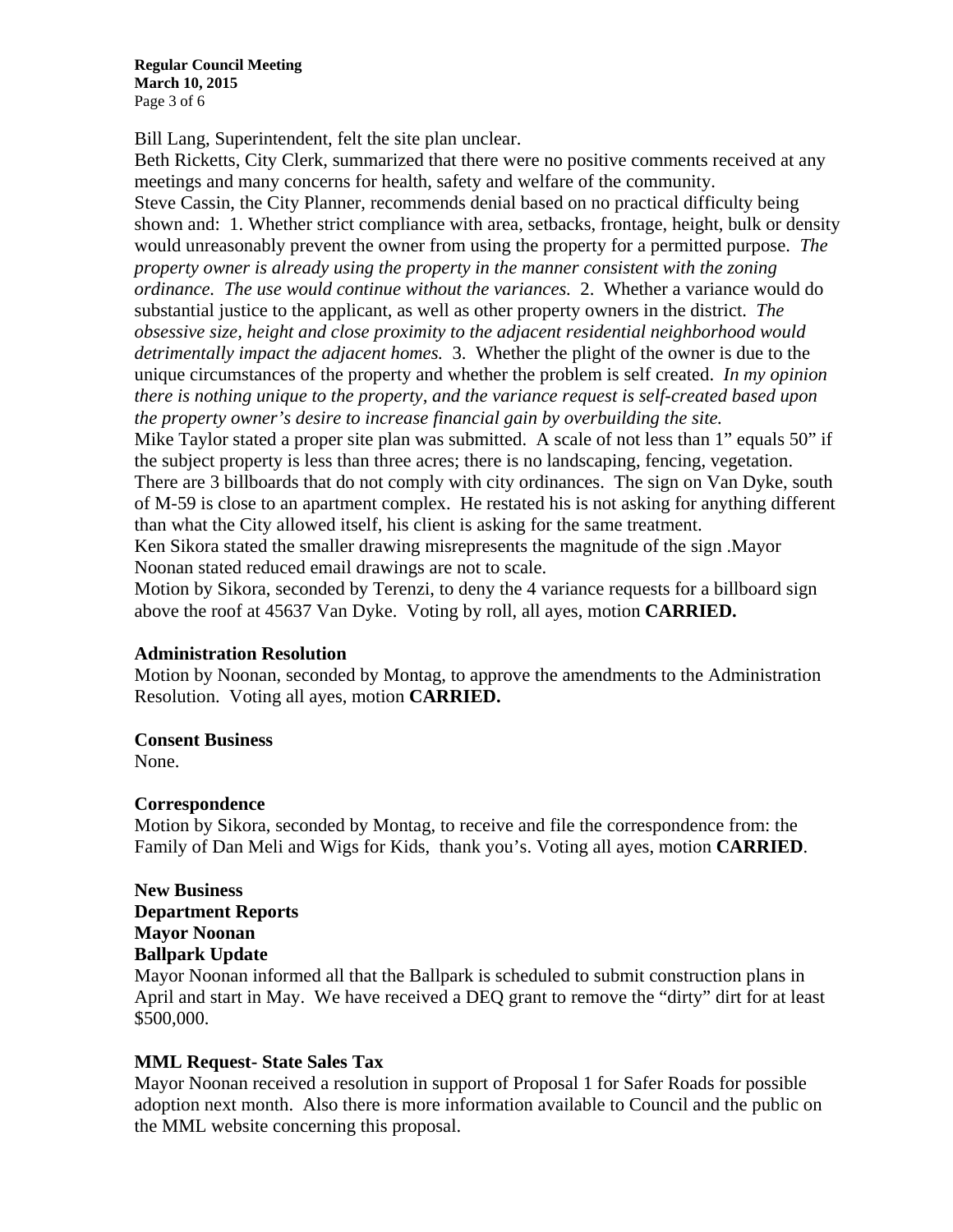**Regular Council Meeting March 10, 2015**  Page 4 of 6

## **Shelby Road Enterprises, LLC- Sewer Request**

Anthony Penna, was present to request approval to connect to the cities sanitary for its residential development project at 43611 Shelby Rd. parcel 07-33-252-001 & 07-33-252-003. HRC the City Engineers, have reviewed the request and there is capacity.

Bill Osladil, Councilmember, asked if billing would be the same; yes.

Chuck Cuddington, Councilmember, asked if buyers would be told of double rates prior to purchasing; yes.

Jerry Owczarzak, the Building Inspector, asked if it was to both the sanitary and storm sewer: just sanitary.

Bill Lang, Superintendent, supports the request as HRC did the study and we do have capacity. He did state that the petitioner would be responsible for any costs associated with the connection to Utica sanitary sewer.

Chuck Cuddington asked if the old Packing Plant site was built on, would there still be capacity: yes. Even with the Ballfield: yes.

Bill Osladil asked about the older lines: the petitioner would be responsible for the cost if a liner or updates were needed.

Motion by Montag, seconded by Terenzi, to approve the request to connect to the sanitary sewer at 43611 Shelby Rd. parcel 07-33-252-001 & 07-33-252-003, contingent on approval being given from Shelby Township also. Voting all ayes, motion **CARRIED.** 

# **National Day of Prayer, May 7, 2015**

Motion by Noonan, seconded by Terenzi, to approve the request to recognize and hold the National Day of Prayer on May 7, 2015 in the Council Chambers. Voting all ayes. motion **CARRIED.** 

## **Board of Review- Rob Lootens, Alternate**

Motion by Montag, seconded by Terenzi, to approve the request to appoint Rob Lootens to the Board of Review as an alternate, as recommended by Mayor Noonan. Voting all ayes, motion **CARRIED.** 

## **Council Reports**

Mayor Noonan thanked all who helped with the Lucky Leprechaun Race on Saturday. Faith Terenzi, Councilmember, thanked Chief Faber for his help with traffic.

**Assessing- Nancy Strehl, Assessor**  No report.

**Building- Jerry Owczarzak** 

No report.

## **Fire- Randy Plante, Assistant Chief**

Motion by Osladil, seconded by Sikora, to thank, receive and file the resignations from; Andrew McClure and Jason Seitz.

# **Police- Dave Faber, Chief**

## **11335 Hall- Liquor License Transfer Request**

Dave Faber, Chief, informed Council that a request has been received concerning the transfer of the liquor license at 11335 Hall, same owners. No action required.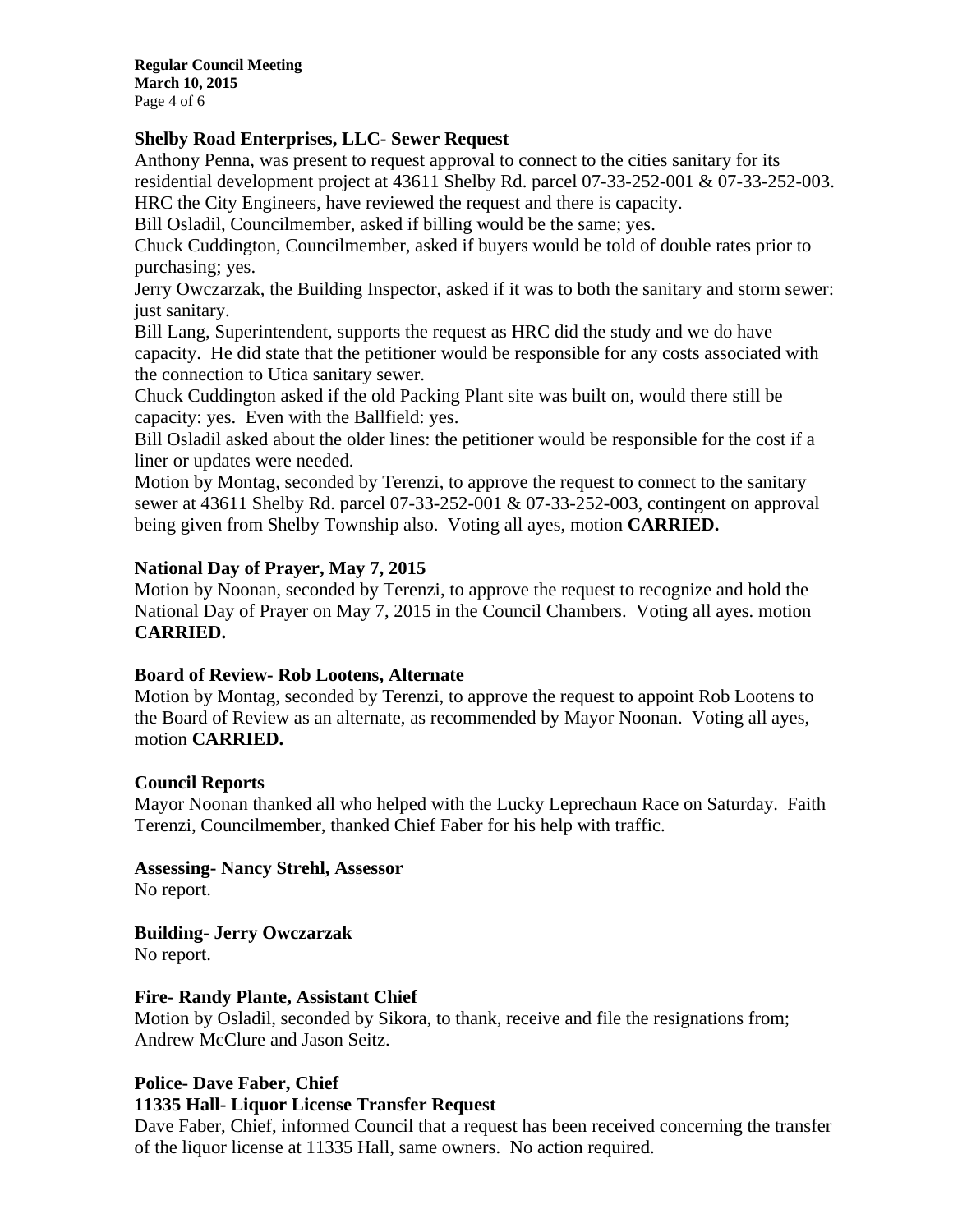**Regular Council Meeting March 10, 2015**  Page 5 of 6

# **Emergency Management Hazardous Mitigation Resolution**

Motion by Sikora, seconded by Montag, to approve the Emergency Management Hazardous Mitigation Resolution. Jim McGrail, the City Attorney recommends approval. Voting all ayes, motion **CARRIED.** 

Bill Osladil, Councilmember, asked what if priorities change. Chief Faber stated the plan is reviewed yearly.

# **DPW- Bill Lang, Superintendent**

Bill Lang, Superintendent, informed Council that the City of Utica is partnering with the City of Sterling Heights for the administration of the Clinton River Corridor Grant expected through the U.S. EPA. There are no match requirements and the funds will be used to enhance the 9 miles of the Clinton River running from Utica to Sterling Heights. Also we are hoping to receive a SAW grant with Sterling Heights for storm water quality.

# **Treasurer- Philip Paternoster**

None.

## **Administration- Beth Ricketts, City Clerk Telephone Update**

Beth Ricketts, City Clerk, reported that after reviewing the phone service & lines for all departments that the City will be saving at least \$10,000 per year for service and upwards of \$60,000 on line eliminations. A thank you was given to Jason Gottschalk, SYO computers for all the research and work, leading to the cost savings for the City.

## **Library- Marsha Doege, Director**

Marsha Doege, director, informed all that the Library has tax forms and instructions available for copying.

# **Parks and Recreation Commission**

Barb Montag stated the Annual Easter Egg Hunt will be on Saturday, March 28, 2015 at 11:00 a.m. in Grant Park for ages 1 year to  $6<sup>th</sup>$  grade. Also the regular meeting for March has been moved to the  $19<sup>th</sup>$ .

**Historic District Commission**  No report.

**City Attorney- James McGrail**  No report.

#### **Planning Commission Master Plan Update**

Motion by Osladil, seconded by Sikora to authorizes staff to begin the process of updating the Utica Master Plan and to notify the required entities, as specified in Michigan Planning Enabling Act- PA 33 of 2008. Voting all ayes, motion **CARRIED.** 

**Senior Housing Steering Committee**  No report.